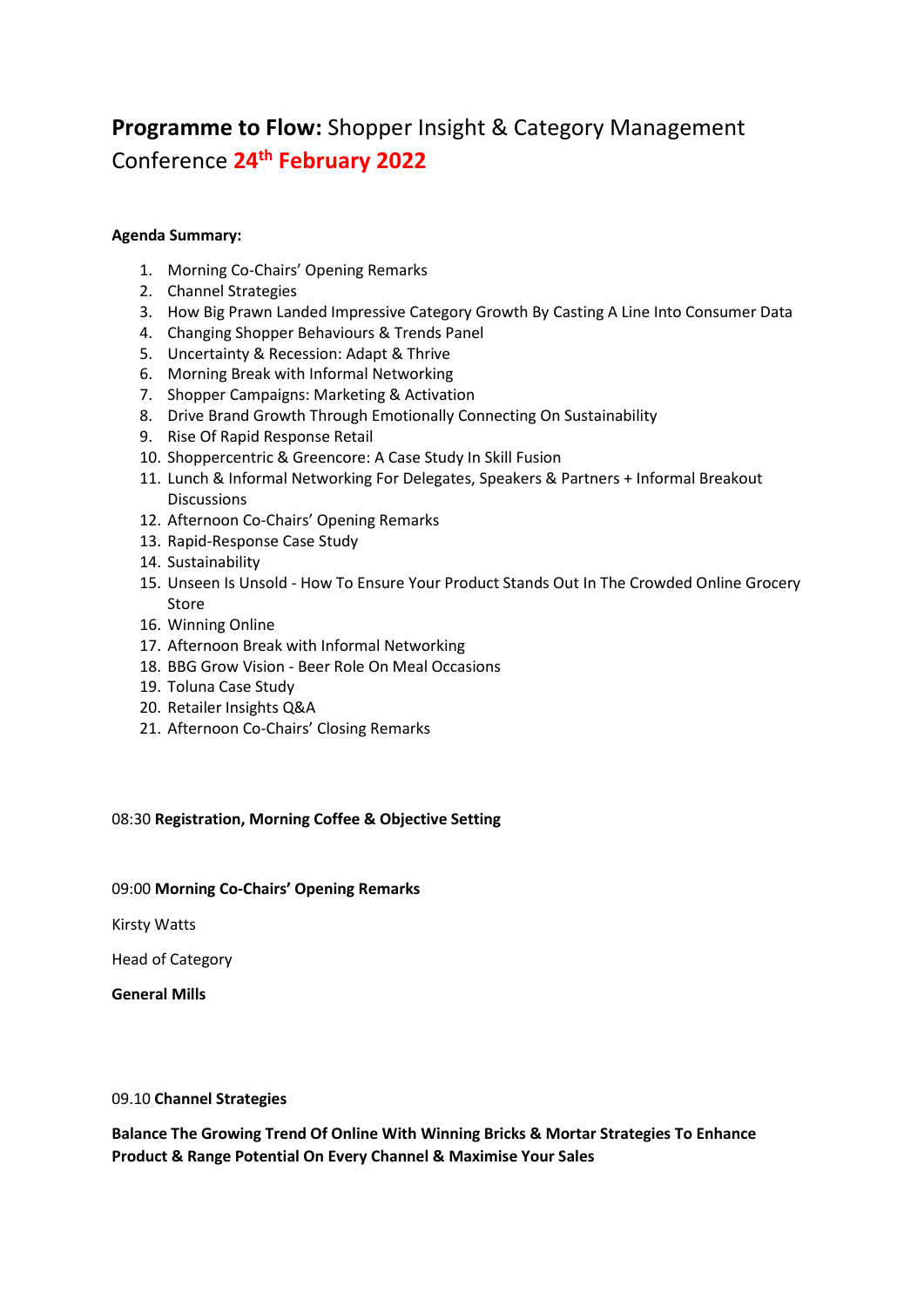- Unprecedented disruption, unprecedented online growth, the temporary decimation of some high-street retail… how long will the impact of this be felt in our strategies or are we going to see a "bounce back" to some sort of "normal"?
- Build your categories around your channel strategies or vice versa? The most effective methods to maximise growth and remain agile
- With more channel strategies than ever before, how do you balance each channel to maximise your sales potential?

Monisha Singh

Shopper Marketing Manager

**Kepak Group**

# 09.35 **How Big Prawn Landed Impressive Category Growth By Casting A Line Into Consumer Data**

Claire Evans, Category Manager at The Big Prawn Co. joins Chris Dingley, Head of Customer Success at Attest to talk about how they're harnessing consumer data to understand more about where their product fits in the market, and what consumers want to see the brand produce next. In addition to a deep dive on four research projects and their business outcomes, exclusive new research on the factors that most influence people to try a new product will be shared - giving you clarity on what to focus on to win in your category in 2022.

Chris Dingley Head of Customer Success

**Attest**

Claire Evans

Category Manager

**The Big Prawn Co.**

# 09.50 **Changing Shopper Behaviours & Trends Panel**

# **Prepare Your Strategy For Changing Shopper Habits & Capitalise On The Most Critical Shopper Trends To Maximise Engagement & Growth**

- With increased diversification of shopping channels, how do you keep up with how, when and where your consumer base is making purchases?
- Stay connected with the consumer to ensure you capitalise on every mission with the latest insights into changing shopper habits, motivations and purchasing behaviours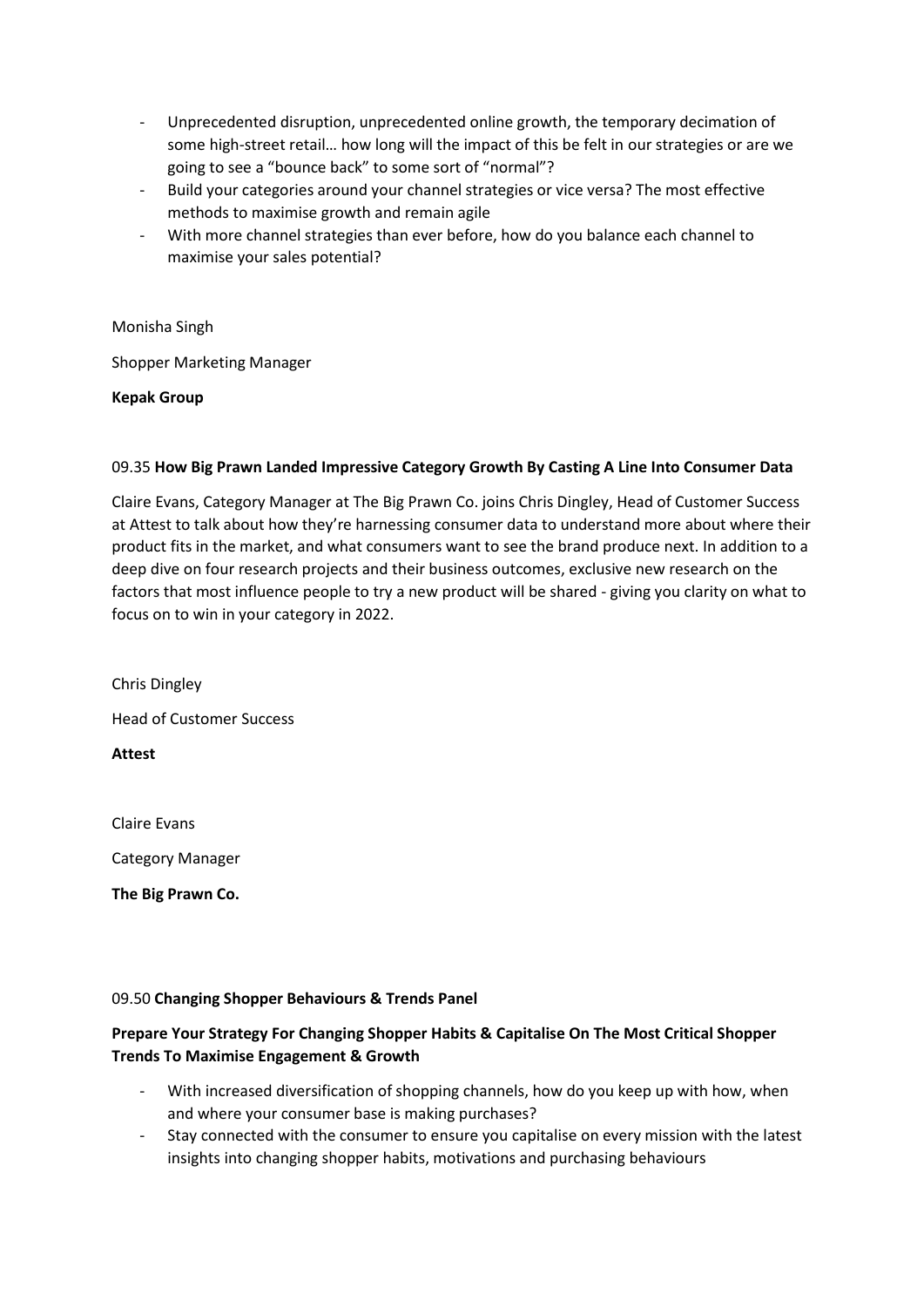- Plant based, sustainability, price points, scratch cooking, healthy preferences and regulation… get ahead of the game with predictions of long-term behavioural changes going into 2023 and beyond
- Future-proof your range and drive growth with shopper-driven category innovation and NPD strategies aligned to the latest consumer mindsets and retailer expectations

Shailina Parti

Group Buying Director

**N Brown Group**

Alice Ratcliffe

Head Of Brand

**Oddbox**

Amanda Hamilton

Senior Category Development Manager

**Edrington UK**

Chris Tarquini

Senior Category Manager

**Brown Forman Beverages**

Samantha Johnson

CMO

**Dr Sam Bunting**

### 10.30 **Uncertainty & Recession: Adapt & Thrive**

In Times Of Financial Insecurity, Supply Chain Complications & Trading Issues, Rethink Your Category & Shopper Strategy Through Pricing, Promotion & Resourcing Strategies To Not Just Survive But Thrive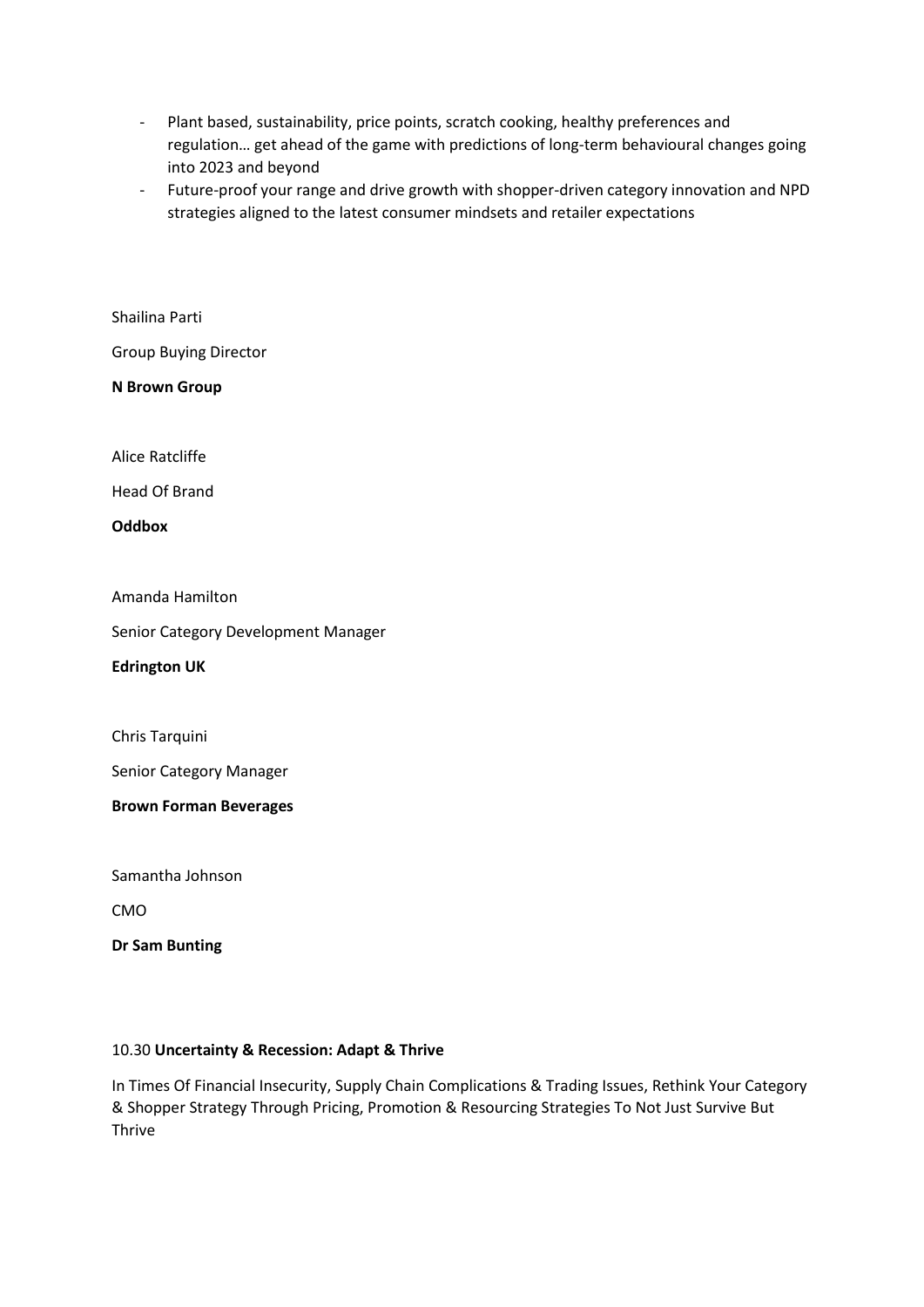- Trying to keep pace with and minimise the ongoing impact of Brexit, import and export and supply chain hurdles on product availability, manufacturing times and pricing
- During tough times, consumers demand value! So how can you convey value without undercutting on price?
- In times of financial insecurity, how can you make sure that you are continuously adapting to match the constantly changing consumer needs?
- Stay one step ahead and rethink strategies for your brand by preparing for future food trends as a result of the pandemic and changing regulations

### Liz Forte

Marketing Director

# **Compass Group UK&I**

# 10.55 **Morning Break with Informal Networking**

# 11.25 **Shopper Campaigns: Marketing & Activation**

# **When Shopper Behaviour Diversification Is At Its Highest & Every Penny Counts, Reconstruct Shopper Marketing Strategies To Invigorate Shopper Activation & Boost Spend In All Channels**

- With the entire path-to-purchase being disrupted, execute a gold-standard in a new era of shopper marketing to keep customers engaged in your product
- Pricing, ads, meal deals, fixtures, coupons, promotion ends... discover the best ways to increase sales through tailored shopper marketing strategies for in-store and online channels
- How can your campaigns keep pace? Stay one step ahead of evolving consumer trends and anticipated regulation to ensure your campaigns remain relevant and effective
- How do you turn one-time wins into sustainable growth?

### Grace Smith

Shopper Marketing Manager

**Britvic** 

# 11.50 **Drive Brand Growth Through Emotionally Connecting On Sustainability**

New shopper insight reveals consumers have far higher sustainability expectations of brands than they do of themselves, but many brands are failing to connect. Learn how to engage shoppers with more meaningful initiatives that make an emotional connection to drive future shopper behaviour.

Steve Brockway Chief Research Officer, UK

**Maru Group**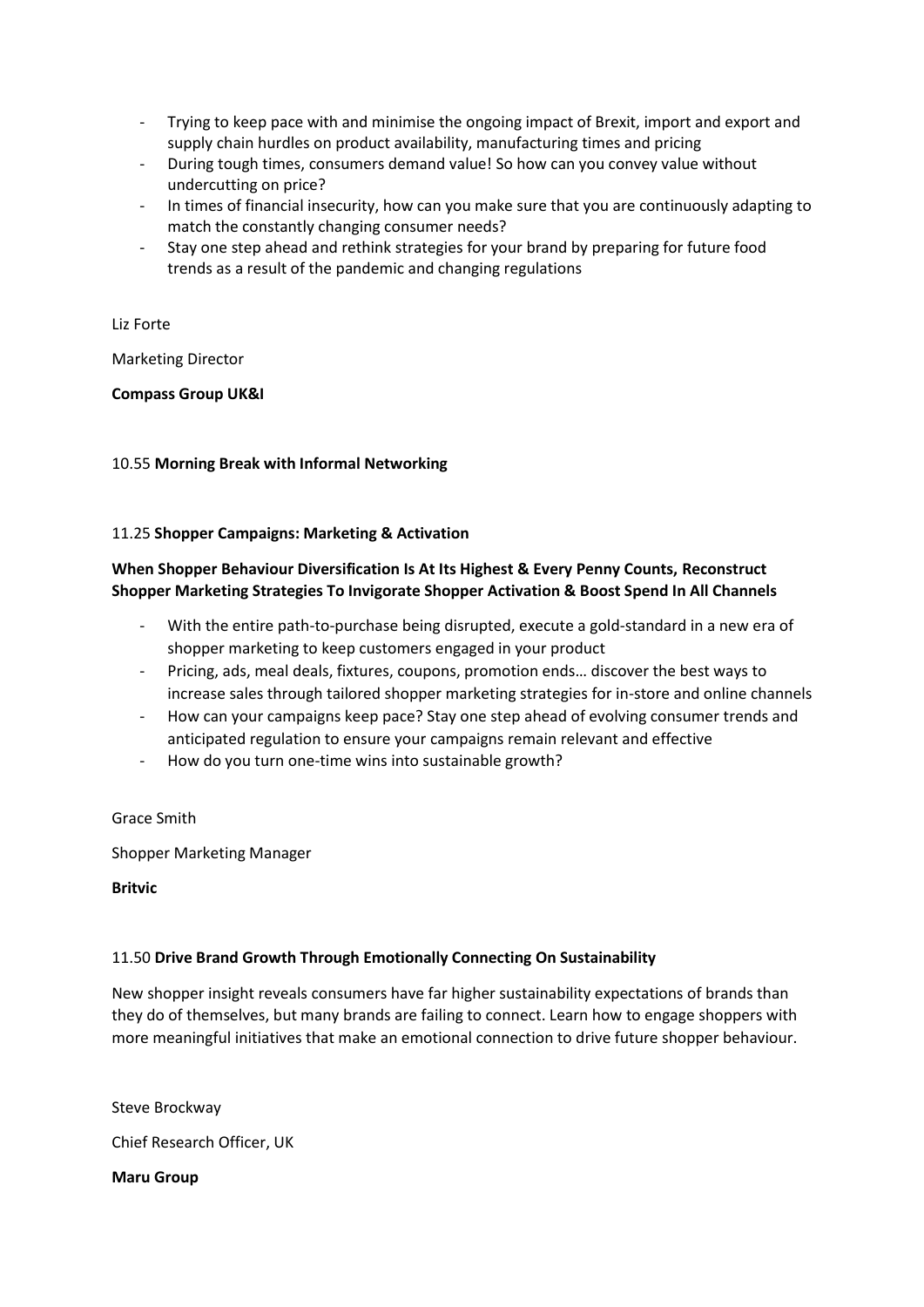#### 12.05 **Rise Of Rapid Response Retail**

# **The New Players On The Pitch: The Growth Of Rapid Response Retail! Insights Into Their Shopper Marketing & Category Management Priorities To Maximise Potential For Your Brand**

- How have rapid-response retailers spotted and seized a gap in the market to create a business model that responded to the immediate shopper needs and mission?
- Redefining convenience: from rapid delivery time and targeted purchasing, categories set by mission or product and innovative, impossible-to-ignore shopper marketing strategies
- Why is rapid response a growing, here-to-stay trend and what do they need from manufacturers for win-win relationships to maximise this channel opportunity?

#### Ben Penrose

European Category Lead

**Gopuff**

### 12.30 **Shoppercentric & Greencore: A Case Study In Skill Fusion**

### **Knowledge isn't power, until applied: Case Study of Skill Fusion**

- Strategy: Moving from a gap in knowledge to proactively guiding the business, seamlessly
- Ambition: Creating an organisation that desires shopper knowledge that then acts upon it to influence internal and external partners
- Enthusiasm: Driving a thirst for progress and building demand for what's next

Jamie Rayner

Managing Director

**Shoppercentric**

Kerry Jones

Insight Manager

**Greencore**

#### 12.45 **Lunch & Informal Networking For Delegates, Speakers & Partners**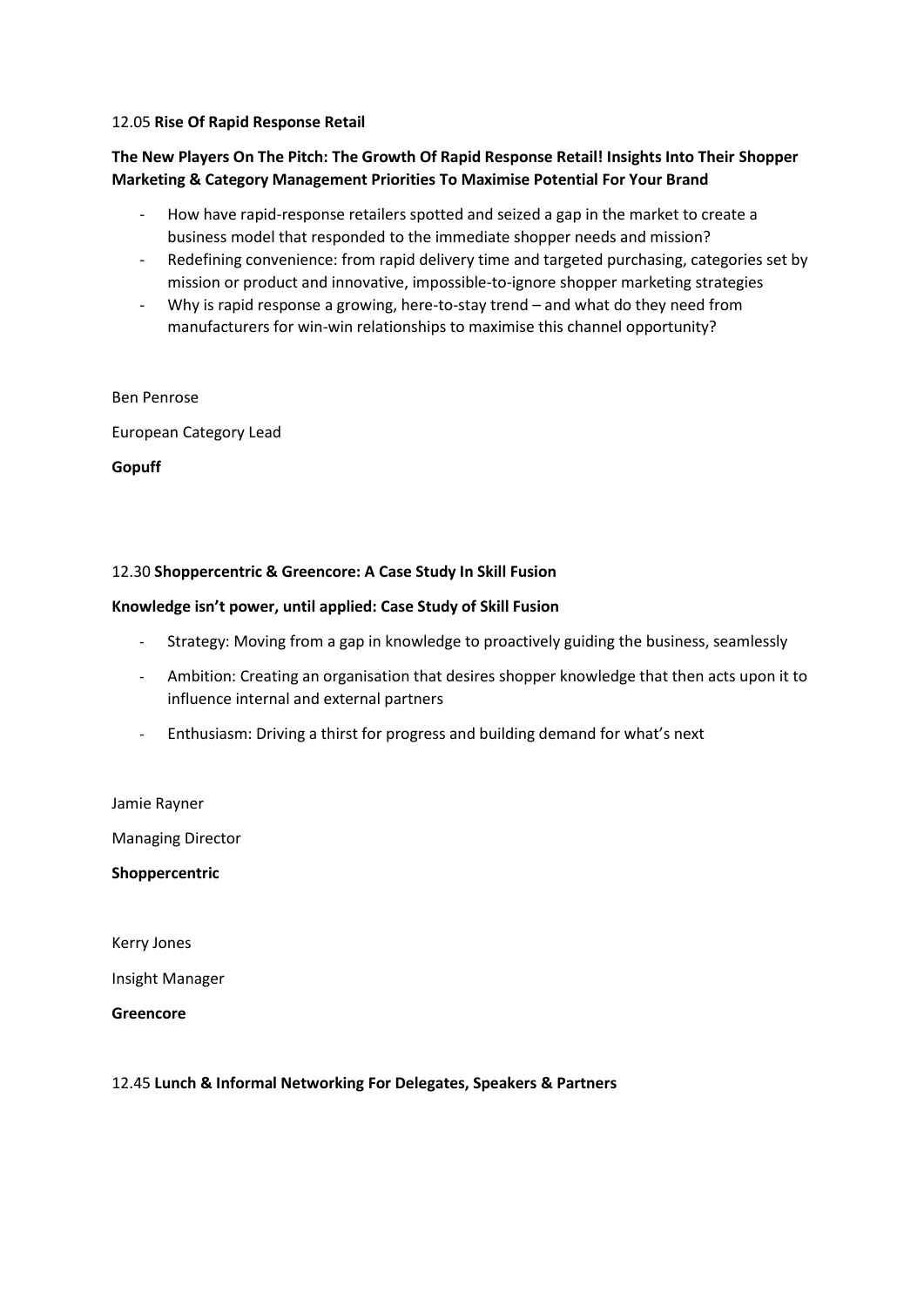### 13.15 **Informal Breakout Discussions**

- A) **Challenger Brands** Lisa Manning Category & Insight Manager **Border Biscuits Ltd**
- B) **Meal Occasions** Maria Neves Head of Category Management **Anheuser-Busch InBev**

### 13.45 **Afternoon Co-Chairs' Opening Remarks**

Daniela Busseni

Head of Category Development - Sweet Treats

**Premier Foods**

Jasmine Jubbal

Consumer Data Product Owner – Europe, Advanced Analytics

**PepsiCo**

### 13.55 **Rapid-Response Case Study**

# **Uncover How A Market-Leading Rapid-Response Retailer Capitalises On Growing Consumer Trends & Collaborates With Brands & Other Retailers To Unlock A New Age For Retail**

- Review the marketplace to discover the true potential of rapid-response retail, why it has sky-rocketed in popularity and why it is an option that cannot be missed
- A full weekly shop in 60 minutes? Unlock the power of rapid response with real-life insights into strategies of increased reach to consumers and enhanced range to be the true 'new' retail
- Discover the potential for collaboration between rapid response and brands and retailers to maximise the revenue potential through this innovative channel

Paul Gott

Chief Operating Officer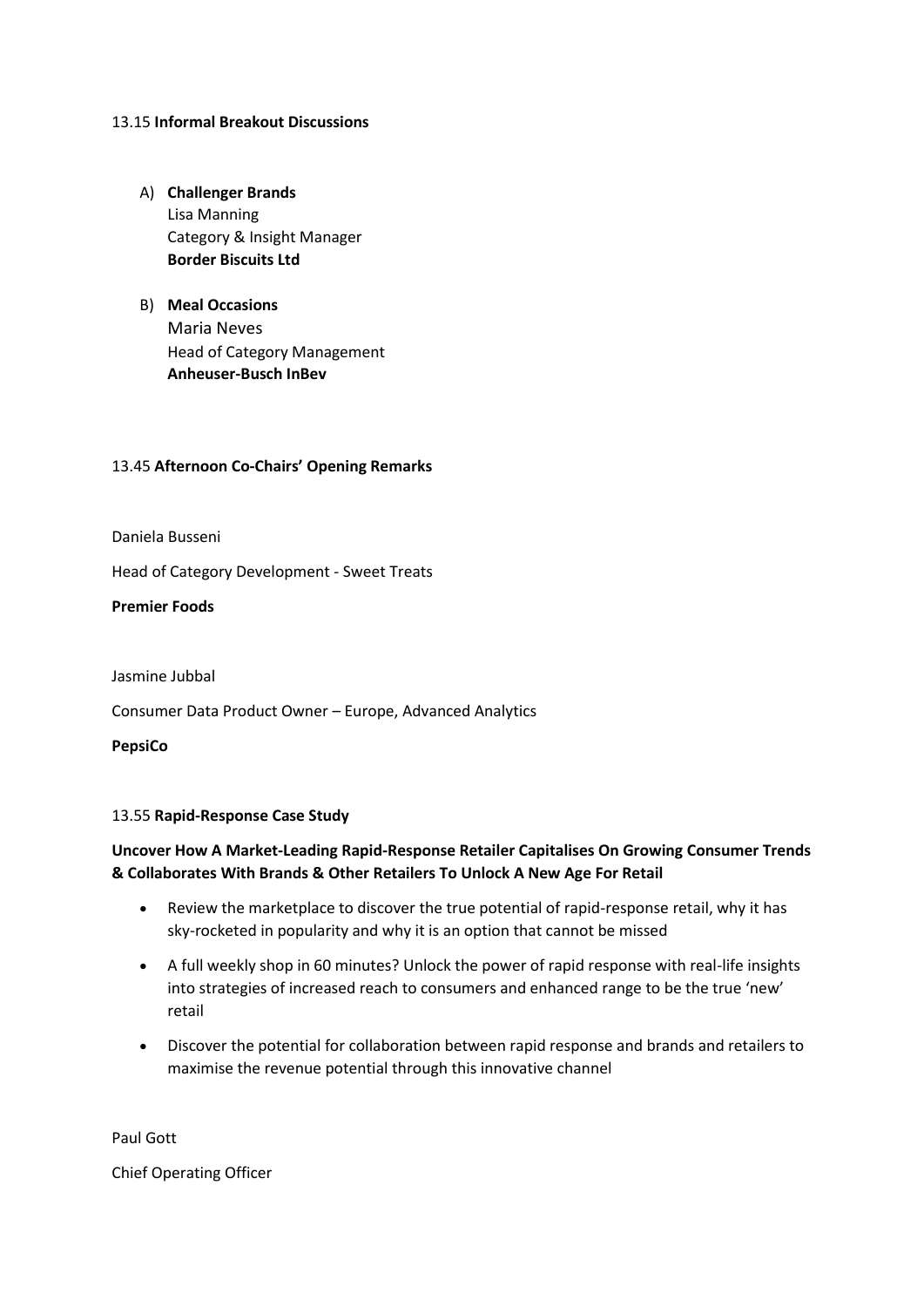### **Beelivery**

### 14.20 **Sustainability**

# **Sustainability: A Commitment Rather Than A Trend! Re-Examine Your Product & Category Strategies To Align With Consumer Expectations & Deliver More Environmentally-Friendly Propositions**

- With the consumer increasingly favouring climate-friendly, green, recyclable and even plantbased products, what is the long-term impact on shopping habits?
- Tap into the increasing consumer demand for sustainability to differentiate yourself from other brands to keep retailers and consumers engaged
- Packaging, carbon, waste reduction… what credentials and approaches can you take to demonstrate your commitment to responsibility to consumers and retailers?
- Beyond the end-product: what other opportunities are there to demonstrate corporate commitment to the environment?

Elsie Rutterford

Co-Founder

**BYBI**

Dominika Minarovic

Co-Founder

**BYBI**

14.45 **Unseen Is Unsold - How To Ensure Your Product Stands Out In The Crowded Online Grocery Store**

Gareth Tuck

Director UK & Partner

**Eye Square**

#### 15.00 **Winning Online**

**Unlock The Power Of Online: Capitalise On New Opportunities & Navigate New Challenges To Keep Up With Consumer Trends & Expectations & Maximise Online Retail Success**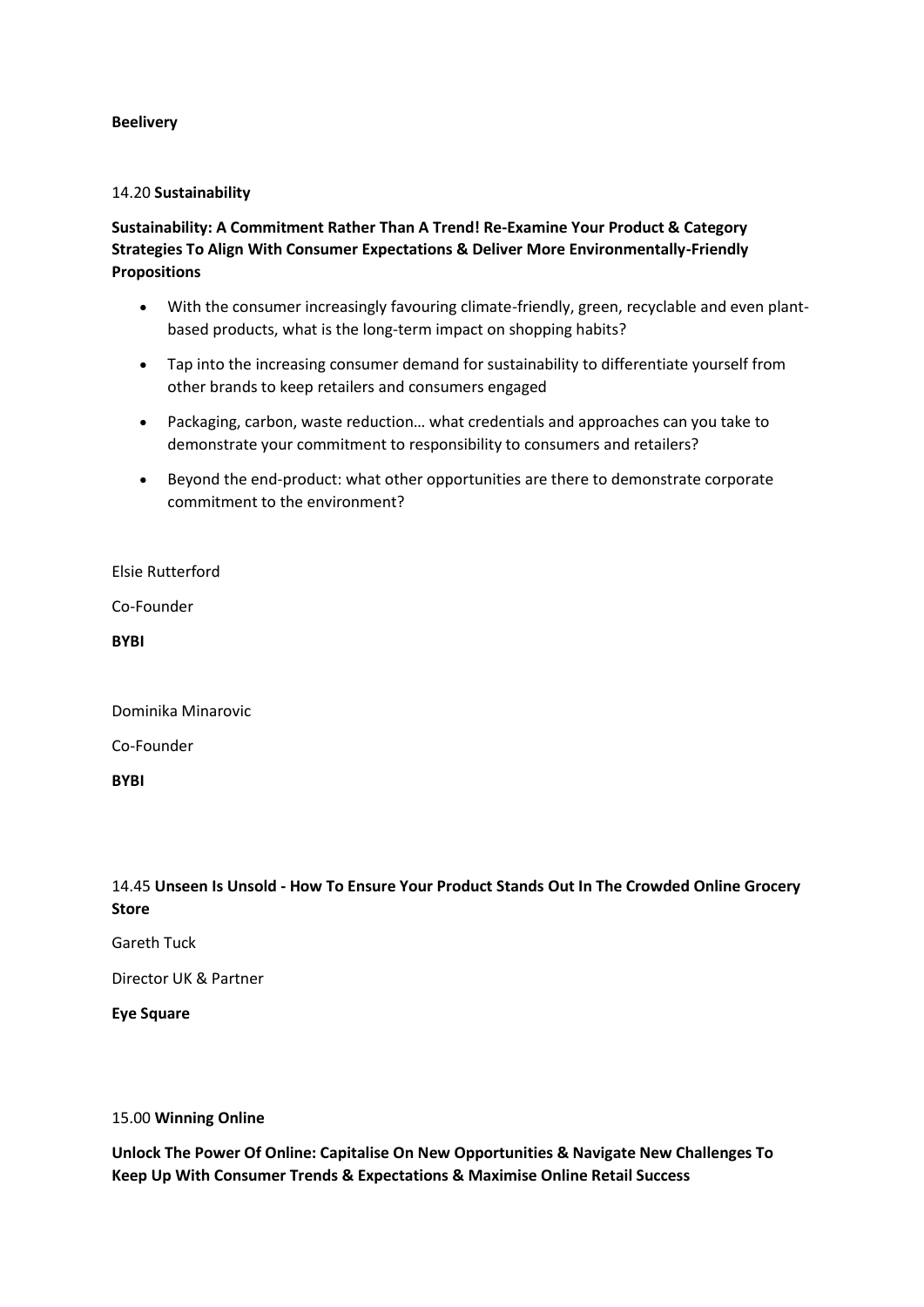- When years of online growth has been forced through in months, what are the next steps to maximise profits and shopper engagement in the online channel?
- Category strategies to ensure your product is high up on the virtual "shelf" and increase your shopper visibility
- As online occupies a greater proportion of the market, how can we rethink shopper missions, category planning and pricing and promotions with the online lens?
- Traditional online retail, the rise of rapid retail and direct-to-consumer ecommerce… the online channel is diversifying but what is the right move for your product and category?

# Beth Berry

Customer Insight Manager

# **Bettys & Taylors of Harrogate**

# 15.25 **Afternoon Break with Informal Networking**

# 15.55 **BBG Grow Vision - Beer Role On Meal Occasions**

Maria Neves

Head of Category Management

**Anheuser-Busch InBev**

# 16.20 **Toluna Case Study**

# **Research in the new world: Understanding eCommerce behaviours from a Customer / Subscriber / User perspective. How can brands optimise sales in an e-commerce environment.**

- 1. Background: How the pandemic altered perceptions & expectations of e-retail
- 2. Overview: Toluna's eCommerce evaluation platform
- 3. Exploration of e-commerce data: How / what / when do people interact with your product online
	- 1. Path to purchase
	- 2. A/B Testing
	- 3. Taxonomy Impact